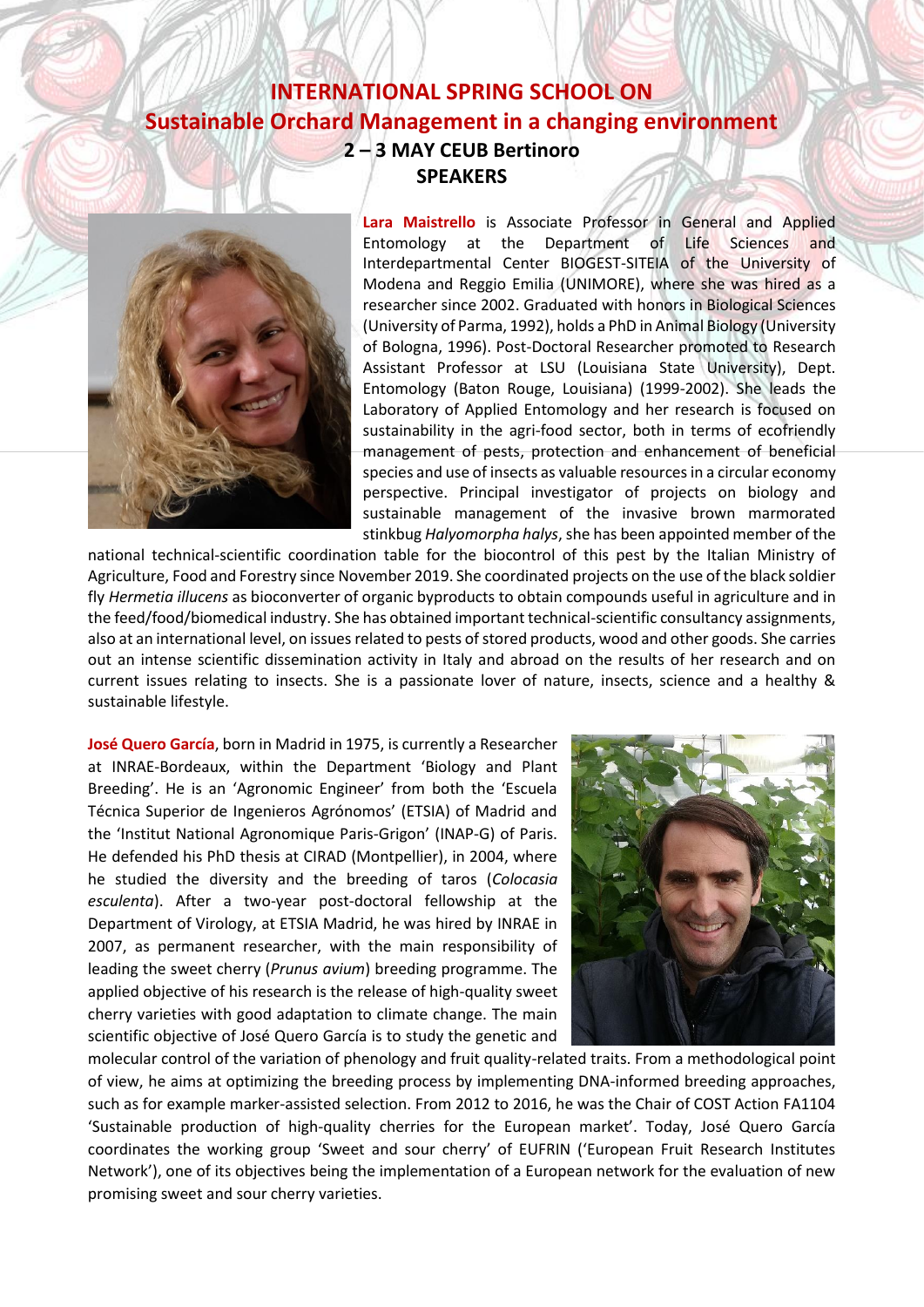

**Davide Neri.** Professor of Arboriculture and Olive Growing at the Department of Agricultural, Food and Environmental Sciences (D3A) of the Polytechnic University of Marche, Ancona, of which he is director since November 1, 2021. Degree in Agricultural Sciences in 1985 and doctorate in Tree crops in 1991 at the University of Bologna. "Visiting scholar" at Michigan State University, USA, in 1987, "visiting professor" at the Global Agricultural School of Tokyo University, Japan, in 2000, and adjunct professor at the University of Molise (1995- 99). Director of the "Research Center for Fruit Growing" of CREA from 1 October 2014 to 30 April 2017 and director of the experimental teaching farm of the Polytechnic University of

Marche (2009-2014 and 2017-2021). Author and co-author of about 300 scientific and technical articles (of which 116 reviewed on Scopus). Member for more than 20 years of the SOI Italian Horticultural Society, of which he was president of the fruit section from 2014 to 2016. Member of the ISHS International Horticultural Society and of the Japanese Horticultural Society. He was a member of the International Advisory Board of Research Center of Excellence for Sustainable Pomology - PomoCentre, Skierniewice, Poland and head of the bilateral project Italy Japan "Strawberry fruit quality: genetic and physiological background" and chairman of the working group on the physiology of the strawberry of COST 836 "Integrated berry production". The sectors of scientific and technical interest are linked to propagation, pruning and training systems, flower differentiation and architecture of plants, evaluation and management of fruit germplasm, sustainable management of the fruit and olive agroecosystem with particular reference to the problem of replanting, intensification and sustainability of tree crops, precision agriculture. He is currently coordinator of the CORE Organic project "DOMINO - Dynamic sod mulching and use of recycled amendments to increase biodiversity, resilience and sustainability of intensive organic fruit orchards and vineyards" and head of the UNIVPM unit of the MiPAAFT project "BIOPAC - Innovation and sustainability in the management of organic orchards: peach, apricot, cherry ".

Dr. **Gregory Lang** is a Professor of Tree Fruit Physiology at Michigan State University, having served previously on the faculties of Washington State University and Louisiana State University. He earned graduate degrees in Pomology and Plant Physiology from the University of California-Davis, and a Bachelor's in Science at University of Georgia. Greg's laboratory teams have been instrumental in advancing the physiological understanding and adoption of dwarfing precocious rootstocks for sweet cherries and advancing innovations in labor-efficient orchard training systems. He has also led projects on various orchard covering systems for cherries, apricots, peaches, and plums, and conducted research on apple rootstocks. Dr. Lang has published more than 200 research and industry articles and 7 books on cherry production and plant science, chaired several



international fruit science working groups, and is the recipient of the 2001 Distinguished Research Award from the International Fruit Tree Association; the 2010 Graduate Educator Award, the 2017 Outstanding Extension Materials Award, and the 2019 Outstanding Fruit Research Publication Award from the American Society for Horticultural Science; and the 2019 Cherry Research Award from the Italian Academy of Agriculture. Greg travels extensively to speak on cherry production practices, and exchange ideas and experiences with growers and scientists worldwide.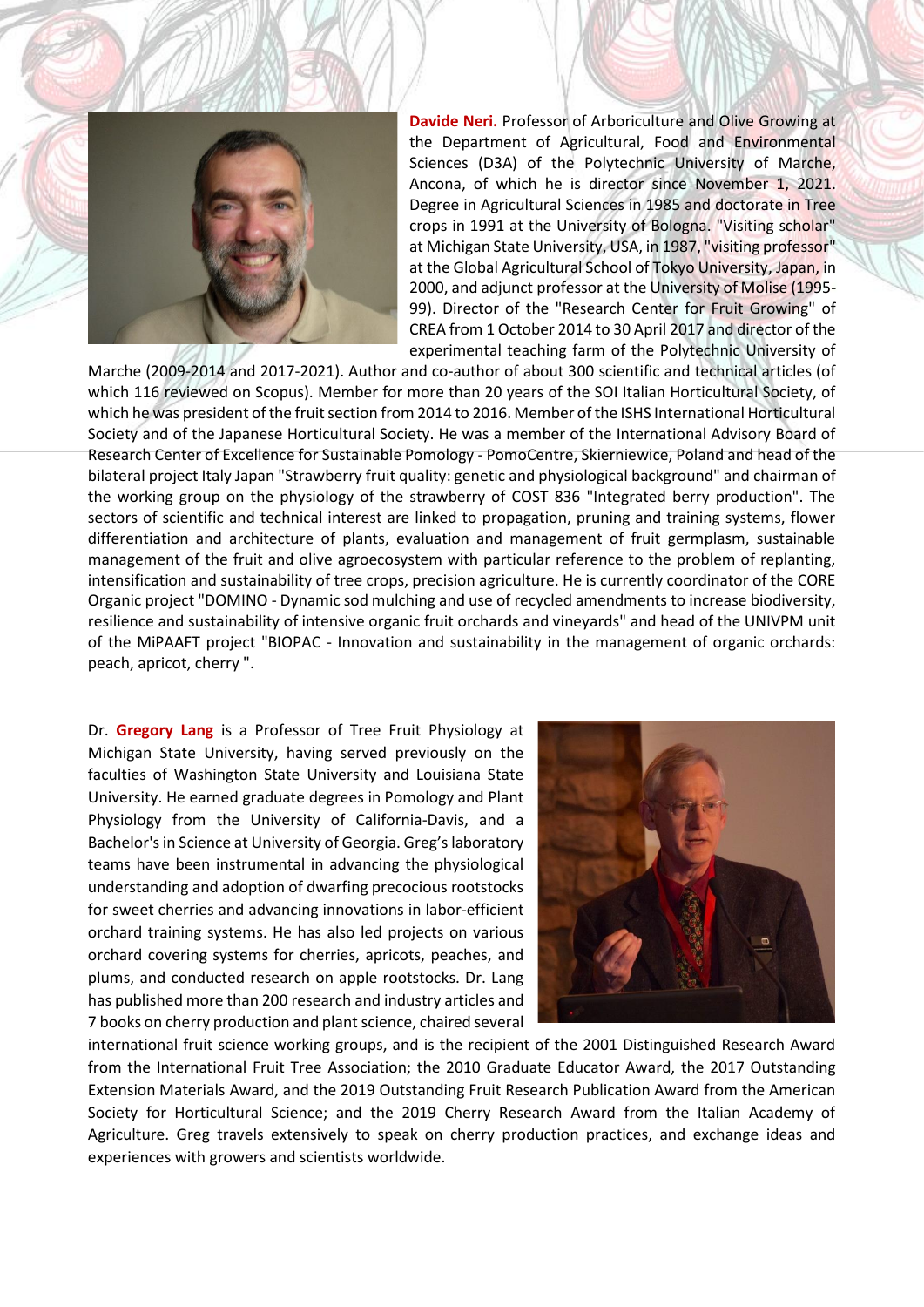

Dr. **Matthew Whiting** leads an applied, whole-tree physiology research, extension, and teaching program that addresses key issues that limit sweet cherry growers' ability to efficiently, consistently, and sustainably produce superlative fruit. His team takes a pragmatic and collaborative approach to solve industry challenges central to orchard production efficiency (e.g., development of planar architectures, mechanization of operations), yield security (e.g., pollination biology, precision pollination systems), and fruit quality. Dr. Whiting's program goal is to improve orchard production efficiency while growing the highest quality fruit. Over the years this has been addressed from work on orchard systems and light interception, crop load management, fruit set, pollination biology, variability in fruit quality, cold hardiness, and mechanization of key

operations including pruning, harvest, and, most recently, pollination. Over his 20 years at Washington State University, Dr. Whiting's program has secured more than \$8M in research funding and published 100+ research/extension publications. His extension program has been leading the transition to high efficiency orchard systems using a model of grower collaboration throughout Washington state, and around the world.

**Luca Dondini** Current position: Associate Professor (DISTAL; University of Bologna). He is has graduated in Biological Sciences and got the PhD in "Cell Biology and Physiology". Then he has obtained a Post-Doc position at the Department of fruit Trees and Woody plant sciences in Bologna in 1999 where he worked as contracted professor in Plant Biotechnologies and as Post-Doc until 2008. He was researcher from 2008 to 2015 and Associate Professor since 2015. At present he holds the courses in plant biotechnologies, applied breeding and pomology at the University of Bologna and Bolzano and since 2019 he is the chairman of the Degree Course in International Master in Horticultural Science. His research focuses on fruit trees genetics, mainly for flower biology, fruit quality traits and resistances. His expertise encompasses phenotyping and genotyping in fruit tree species (apple, pear, peach, apricot, cherry and chestnut), development of markers linked to monogenic and polygenic traits, genome mapping, genetic diversity characterization and gene identification. He is author of 60 papers in international



peer-reviewed journals; 9 book chapters; 31 papers in Italian journals; 54 works in congress proceedings.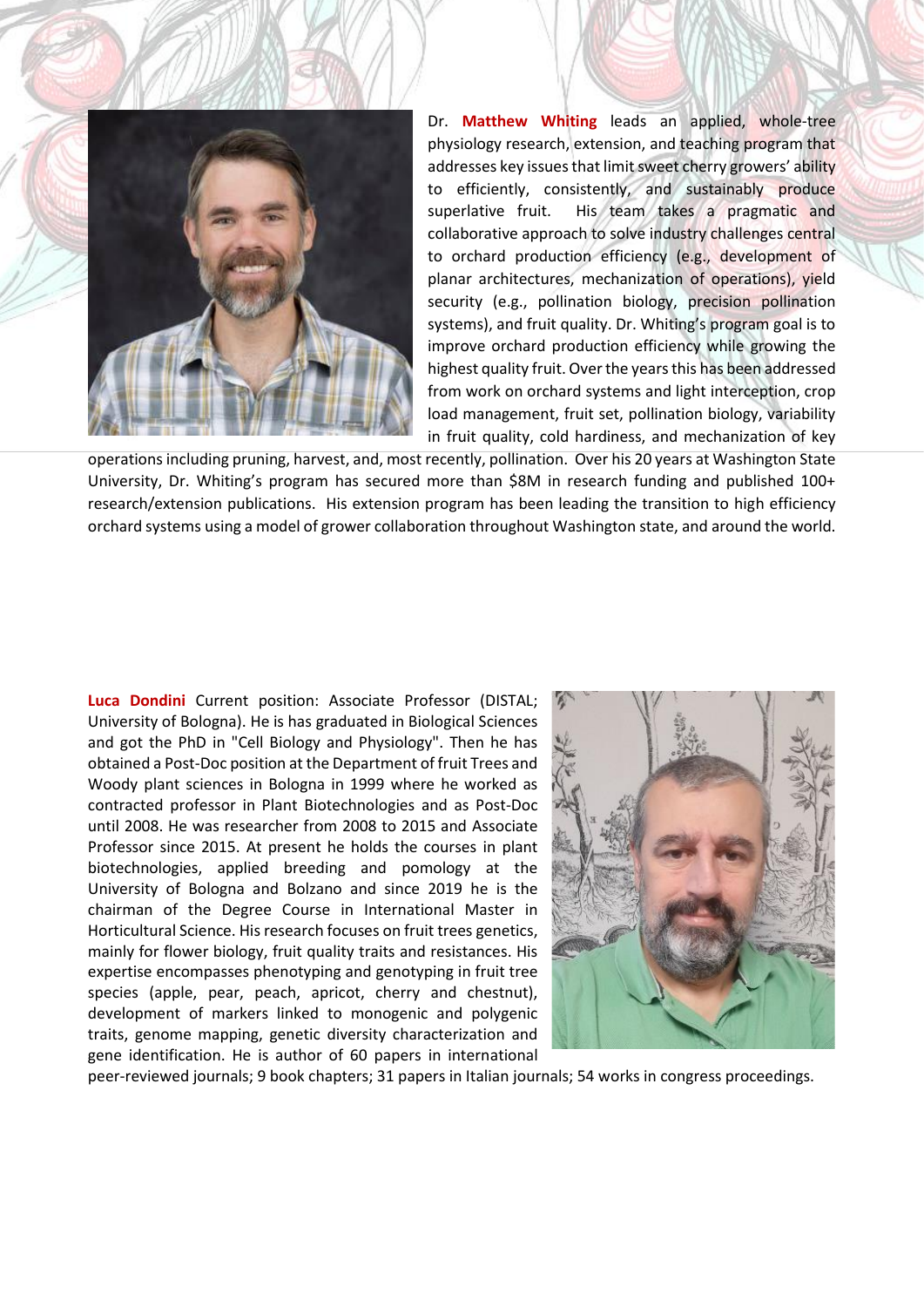

**Brunella Morandi**. Associate Professor and tree ecophysiology lecturer at the Department of Agricultural and Food Sciences of the University of Bologna. Her research focuses on the effects of the environment on fruit tree physiology with the aim to develop new strategies to improve water use efficiency in temperate fruit crops, while maintaining production quality and yields, in conditions of water scarcity and climate change. Currently involved in national and international projects addressing issues related to sustainable fruit production, fruit quality and efficient water use. PhD in fruit orchard management (since 2006) and M. Sci. in Agricultural Sciences and

technologies (since 2003). She is coordinator of the Master Degree in Agricultural Sciences and Technologies of the University of Bologna. Chair of the EUFRIN Working Group on "Water Relations and Irrigation". Author of more than 60 indexed publications in scientific journals and of more than 40 contributions to professional journals, she has joined the scientific and organizing committee of many international symposia. She will be co-convener of the symposium "Water: a worldwide challenge for agriculture at the XXXI International Horticultural Congress 2022 (Angers) and she is currently co-convener of the International Cherry Symposium 2022.

**Juan Pablo Zoffoli** is professor at the School of Agriculture and Forestry of Pontificia Universidad Católica de Chile. He works in the areas of fruit physiology and postharvest technology. His research has been focussed to understand critical physiological disorders that affects Chilean fruit export, such as hairline in table grapes, internal browning and mealiness in peaches, abnormal softening in kiwifruits and pitting in sweet cherries, together with early prediction of internal browning and bitter pit in apples, using non destructive equipments. His lab, in collaboration with projects associated with packaging companies, developed passive modified atmosphere packaging for sweet cherry, blueberry and kiwifruit. The ongoing postharvest research program for sweet cherries has made possible to extend the storage time and explore new ideas to help the industry to consolidate the export to distant markets such as China.